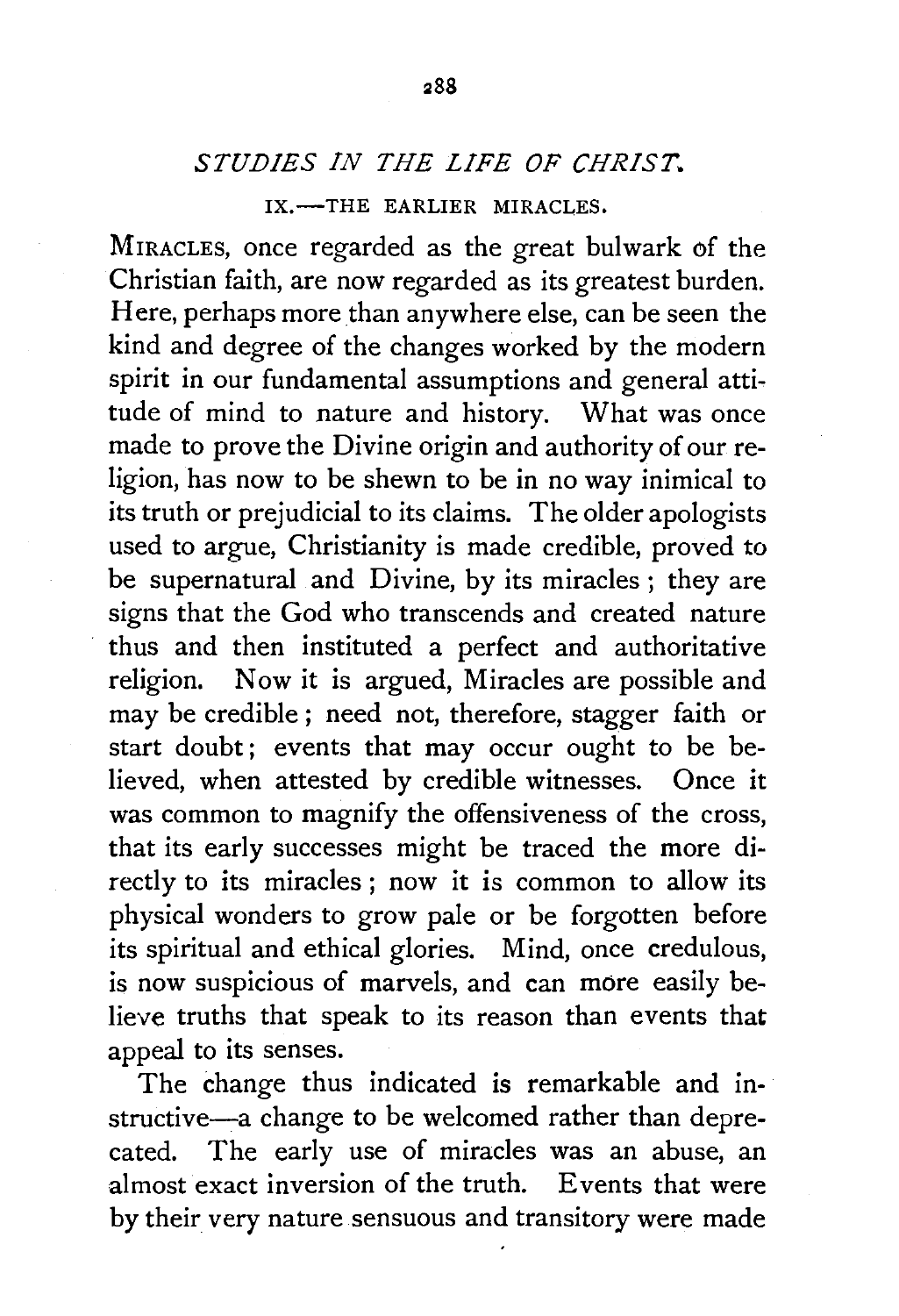proofs of a faith that is essentially transcendental and permanent. The proofs and the thing to be proved were rather radically opposed than rationally related. Truths which abide for ever, which were full of the light that penetrates the intellect and the sweetness that wins the heart, were made to derive, if not their reason, their authority from events that, appealing to the senses, could never authenticate or guarantee what was spiritual and eternal. Truth is above time; like God, it can never grow old or become local and irrelevant ; but miracles have at best only an occasional value, become less significant and credible by distance, grow strange to the intellect as they grow remote from experience. The claims of truth on belief increase with time, but those of miracles decrease. The accidents of the birth perish or are forgotten, but the reality of the life is evident every moment in every movement of the living being.

As men conceived miracles in general, they also conceived their special or distinctive relation to Christ. They were made *to* prove that He possessed supernatural power, could exercise it directly, by a word or act of the will, without any intermediate or instrumental agency. He could anticipate the slow and normal action of natural forces and processes, as 'in changing water into wine; could control the fiercest of the elements, as in calming the storm ; could create, as in multiplying the loaves and fishes; could undo accomplished deeds, not only repeal laws of nature, but cancel events that had happened from their universal and necessary operation, as in raising the dead. These were made *to* argue Deity, Divine power possessed by nature and exercised by right. But miracles thus be-

VOL. VIII.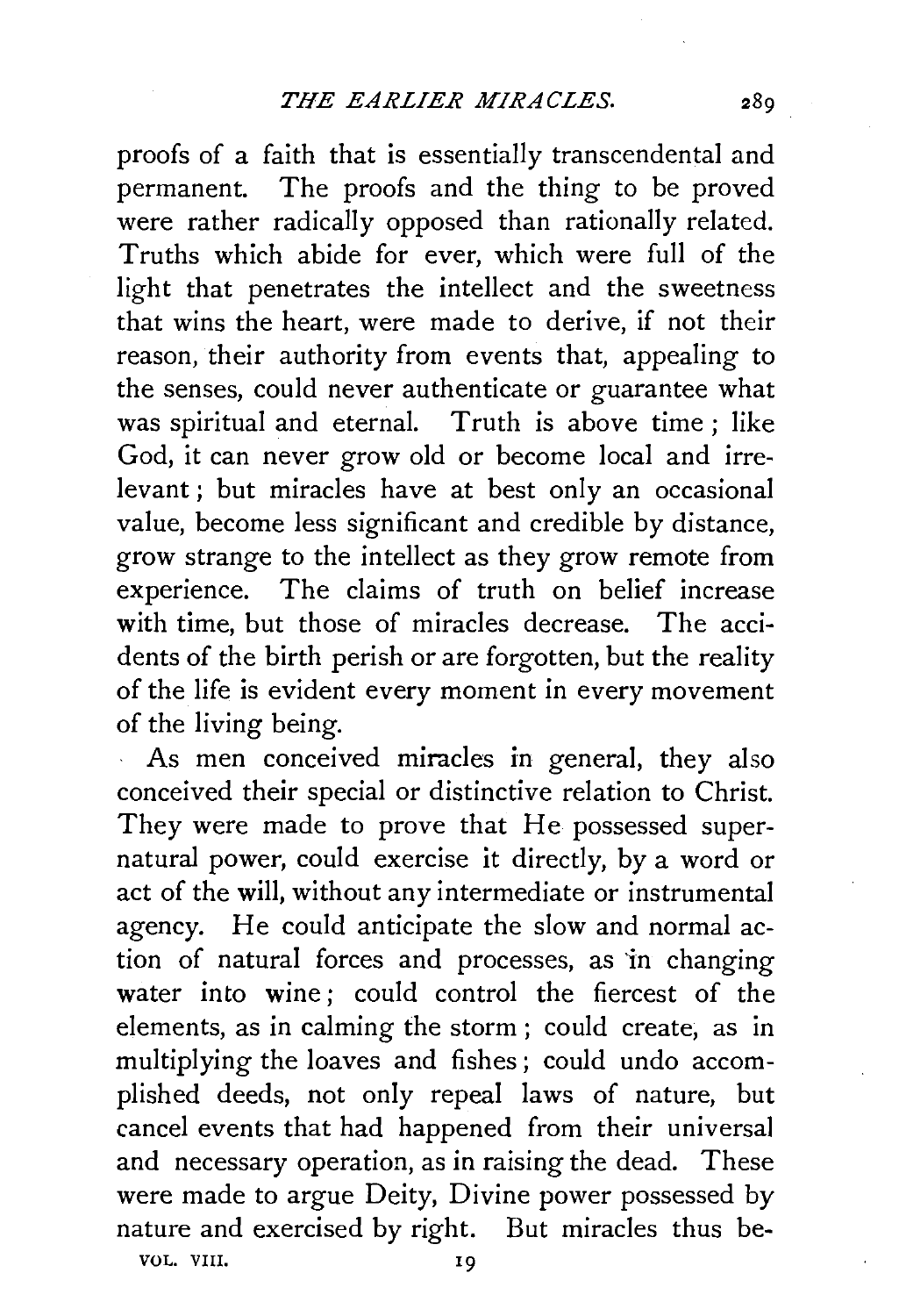came the guarantees of his real being, evidences of his nature and mission. They were his credentials; He was to be believed, not for his own or his truth's sake, but for his works'. This made Him what He had expressly disclaimed being, a worker of signs, a doer of wonders, that brought the kingdom of heaven with observation, a cause of physical events that could never constrain to spiritual faith. But while the miracles reveal, they do not prove, the Christ. They may be necessary to our conception of Him, but it is in their moral rather than their physical aspect; as symbols expressing the quality and range of his activity, rather than as proofs demonstrating the constitution of his person or being. The axiom, We believe the miracles because we believe in Christ, We do not believe in Christ because we believe the miracles, is true when rightly understood. The power to work miracles could never prove its possessor to be a person so extraordinary as we conceive Christ to be; but Christ once conceived to be the extraordinary Person we believe Him to be, miracles become to Him both natural and necessary. They are the symbols of the reality He is, the appropriate expressions of the force He embodies. They complete the picture of the Divine goodness He manifests, shew that its action in the physical is in essential harmony with its action in the moral sphere. The natural action of moral beings is moral action; the miracles of Christ are physical witnesses to his essential spirit and aims - therefore formally physical, but materially moral. They, as it were, personalize for us the moral action of God, shew how He acts towards the miseries and weaknesses of his creatures, and thus become essential elements in the declaration of the Father made by the Only-Begotten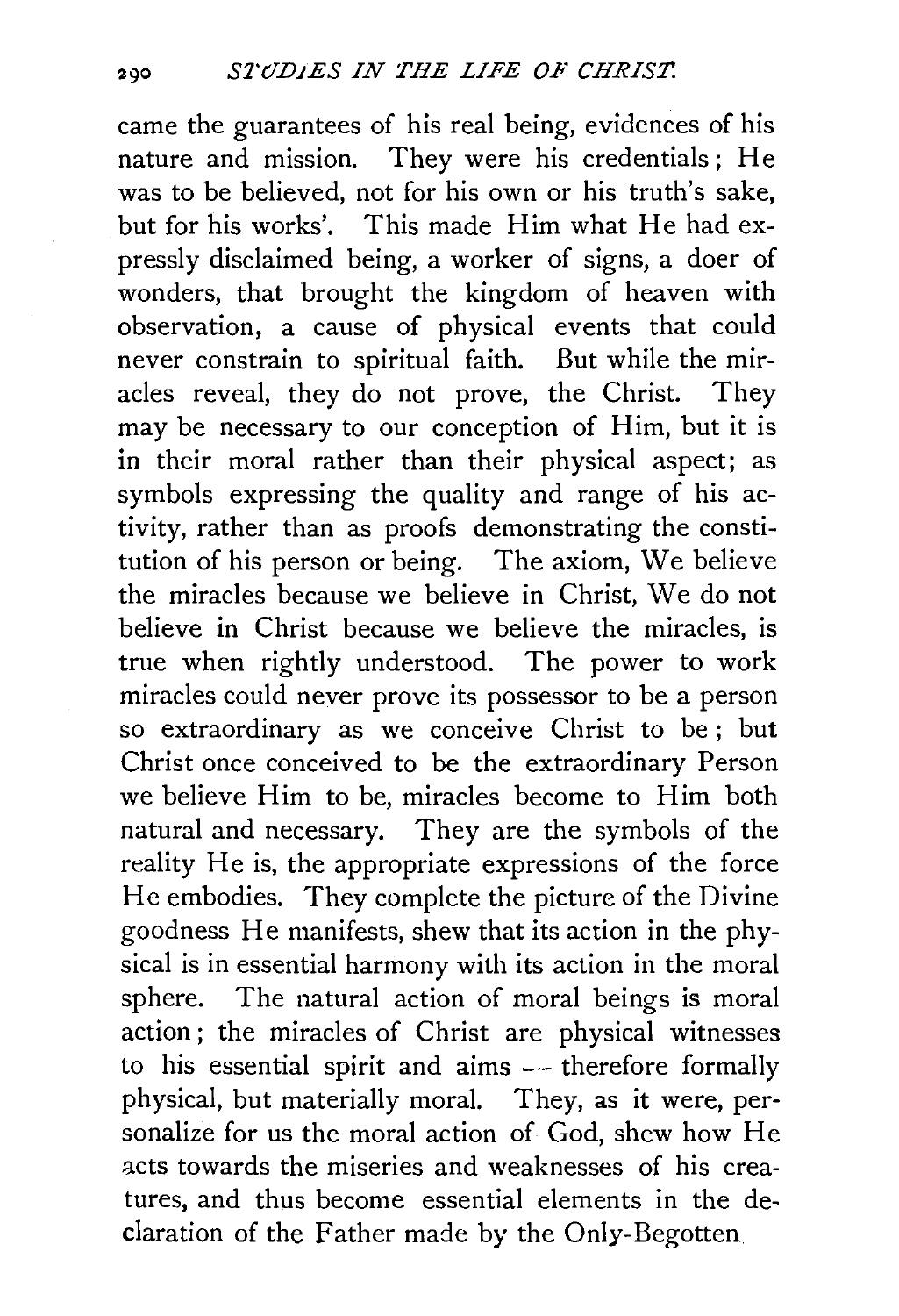This paper, then, is not meant to be a defence of miracles, but rather a discussion and exposition of their right relation to Christ. That relation, indeed, is the best apology for their truth, and the true vindication of their worth. It lifts them into a sphere where they become intelligible, rational, necessary, legitimate effects of an adequate cause. The objections that annihilate miracles annihilate Christ; what preserves his Person saves their being. In the region of thought and history where He becomes a reality, they too become real. His and their opponent lives and thinks on the plane of the natural, and his nature is very shallow and circumscribed. It is a nature whose order can be transcended as little by personalities as by events. Persons, indeed, are to him but a series of events, determined in their sequence by a named or nameless necessity. Nature is but sentient man, man but perceived or remembered nature, determined in all his choices, as in his coming and going, by forces ever persistent, yet ever in process of permutation; no freer in his action than the falling stone, or the ebbing and flowing tide, or the rounded and rolling star. And this invariable order, though it be termed the order of nature, is but another name for the imperfectly understood or ill-interpreted experience of man, is what he has observed, the way of nature as revealed to his senses rather than as explicated by his reason. But if the question be lifted from nature into spirit, from the domain of necessity into that of freedom, from the sphere of events into that of personality, then it is radically changed. It is no longer a question as to whether the order of nature can be broken, but as to what a given personality is, and what its normal action must be. The acts of ex-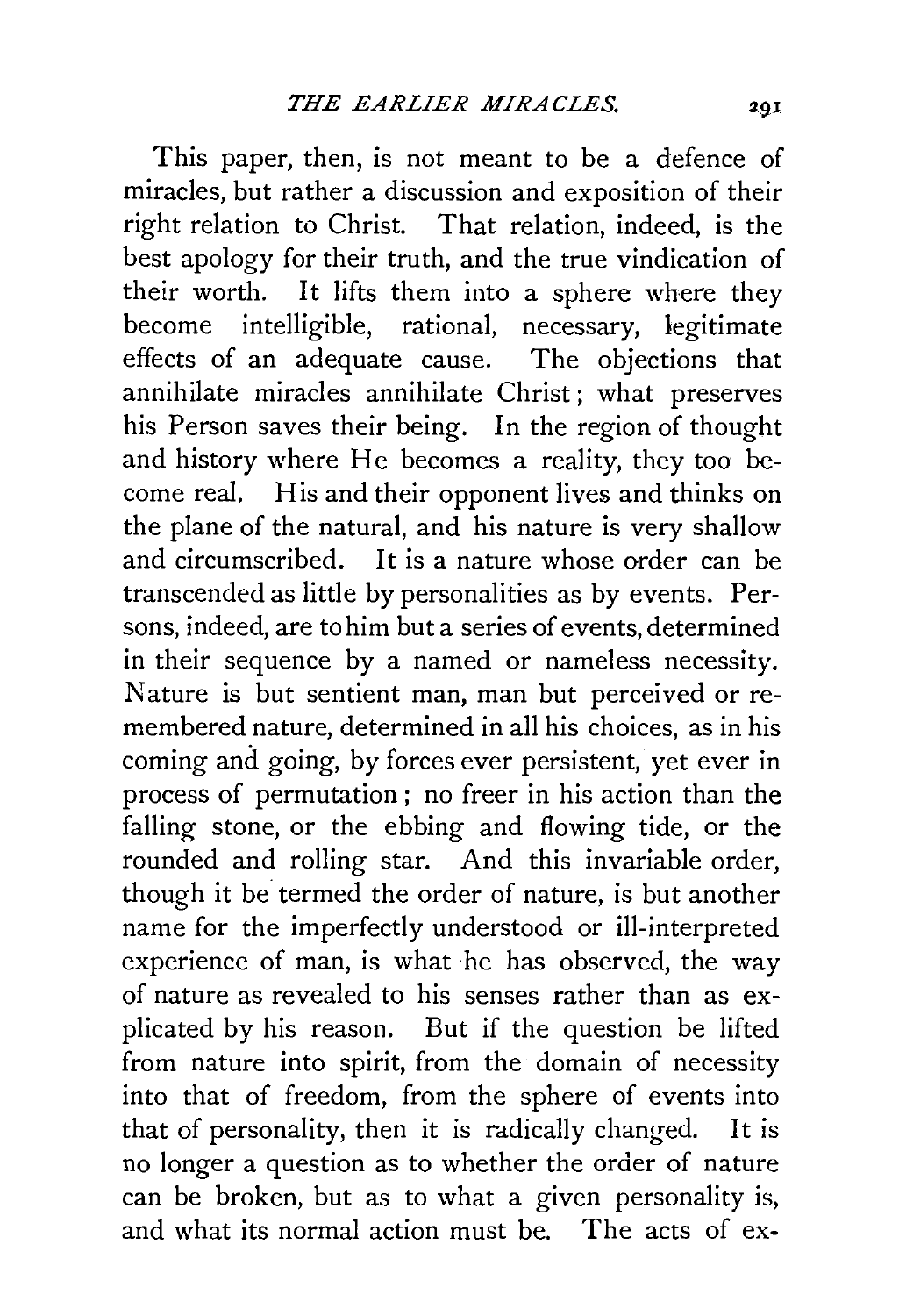traordinary persons are extraordinary, measured by the ordinary standard, but becoming and natural, measured by their own personality. If events happen according to the order of nature, acts done are in harmony with the nature of the actor. If persons are not the products of physical forces, it is but rational to think that their acts will conform to the power or nature they embody, rather than to the order that did not produce them. Given, jn short, the Person of Jesus, and it is more natural that He should than that He should not work miracles ; they become the proper and spontaneous manifestations, the organic outcome or revelation, of his actual or realized being. Our supernatural was his natural : what we call his miracles were but the normal expressions of his energy, as nature is but the manifested activity of the immanent God.

Of course, this position affirms that the Person of Christ is, in a sense, a stupendous miracle. The nature of the physicists could not have produced Him. He was, in relation to their laws and forces, transcendental, supernatural. To a supernatural person supernatural action is proper or native; where he seems most ordinary he is most extraordinary. Now, personality everywhere transcends nature, and only the universality of the transcendence hides its essentially supernatural character. What is realized in varying degrees in man was realized in the most pre-eminent degree in Christ. His transcendence is an historical fact. The forces unified in his person have proved themselves unique alike as to quality and kind. His place in history but illustrates and explicates his historical person, enables us to judge the energies that lived in Him through the power and influence He has exercised.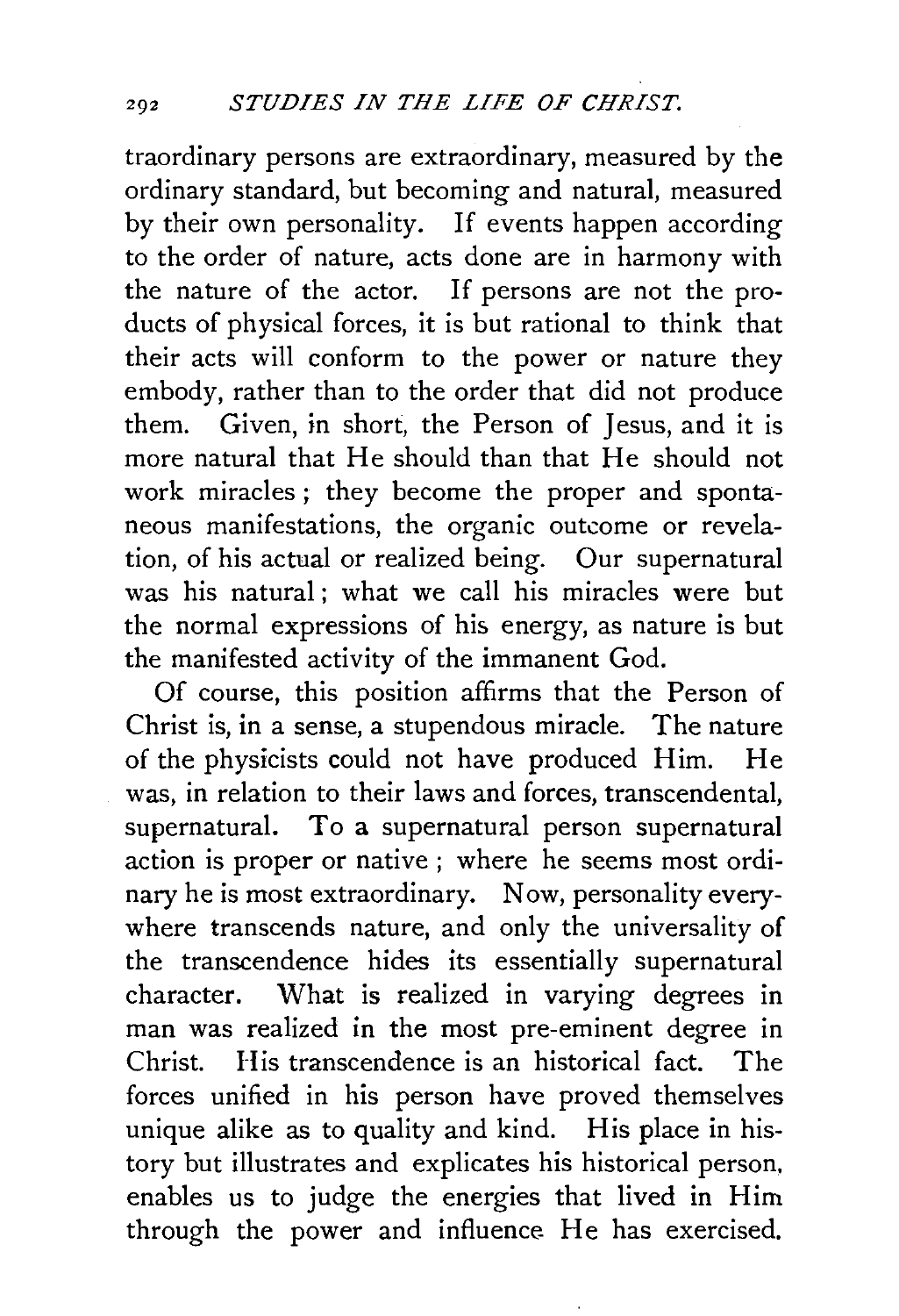In Him was life, and the life has been the light of men.

It is, however, certain to be argued, A miraculous person is no more possible, no more credible, than a miraculous event. While every person transcends nature in the narrower sense—that of the physicists -nature in the larger sense-that of the philosophers -is the common mother of all persons, the maker of all personalities. It were a small thing to say, We concede the point; it is the very point for which we contend. Nature in the larger sense is nature creative, not simply created ; includes, does not exclude, the Divine energies. What nature, so understood, does, God does; and its products or achievements must be interpreted, not through our idea of nature, but through our idea of God. While the former cannot explain Christ, the latter can ; measured by the first, He is a miracle, measured by the second, He is a natural and spontaneous product. Our notion of Christ's personality may contradict the idea of nature we owe to the physicist, but it is in harmony with our idea of God, nay, grows necessarily out of it. And the latter is here the determinating idea; while the effect may explicate the cause, the cause alone can explain the effect. So long as Christ is conceived in harmony with this alldeterminating idea, our conception of Him has the same rational basis as our conception of the being and becoming of the universe.

A discussion as to the possibility or impossibility of miracles is meaningless, unless carried back to first principles. These principles are in the last resort philosophical, concern our notion of nature or God, and our notion of man. These notions, though dis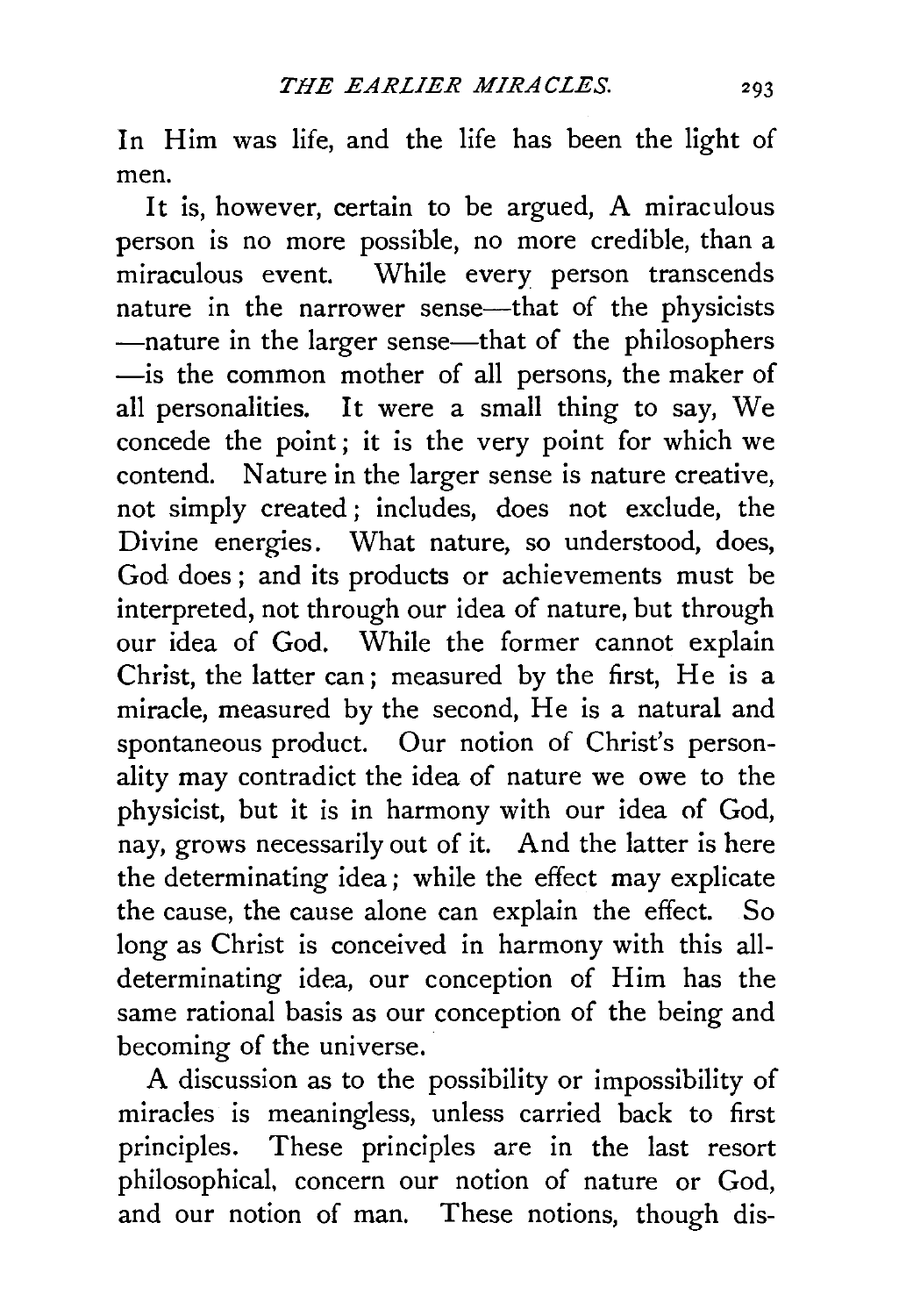tinguished, are subtly and inseparably connected. As we conceive God, we conceive man. Our conception of the universe is variously, yet faithfully, mirrored in our conception of the individual, of the personal and conscious mind. Yet it is convenient to distinguish the notions, and Spinoza and Hume may be respectively used to illustrate how the notion of God or nature, in the one case, and the notion of man, in the other, determines the question as to the possibility and credibility of miracles.

To Spinoza, God and nature were one and the same ; its laws were his decrees; nothing was contingent in it, everything necessary, determined alike as to being and action by the necessity of the Divine nature. God was the one and only substance, extension and thought were his attributes, and everything existed and behaved in a manner absolutely determined by his nature or essence. The only Cause, alike in nature and spirit, was the immanent God, whose actions were always the necessary results of his perfections. Hence any contradiction of natural law was a contradiction of the Divine nature. To affirm that God had done anything against physical law was, as it were, to affirm that God had acted against his own essence. The fundamental conception was a rigorous Monism, and to a Monism, theistic or materialistic, miracles are not only impossible, but absurd. The objection of the pantheist and materialist to miracles is the same, only stated in different terms. Each recognizes but one force in the universe, necessary, mechanical, homogeneous in nature, uniform in action, revealed in the order disclosed to sense; and so each is obliged to deny anything that requires or presupposes an active or conscious will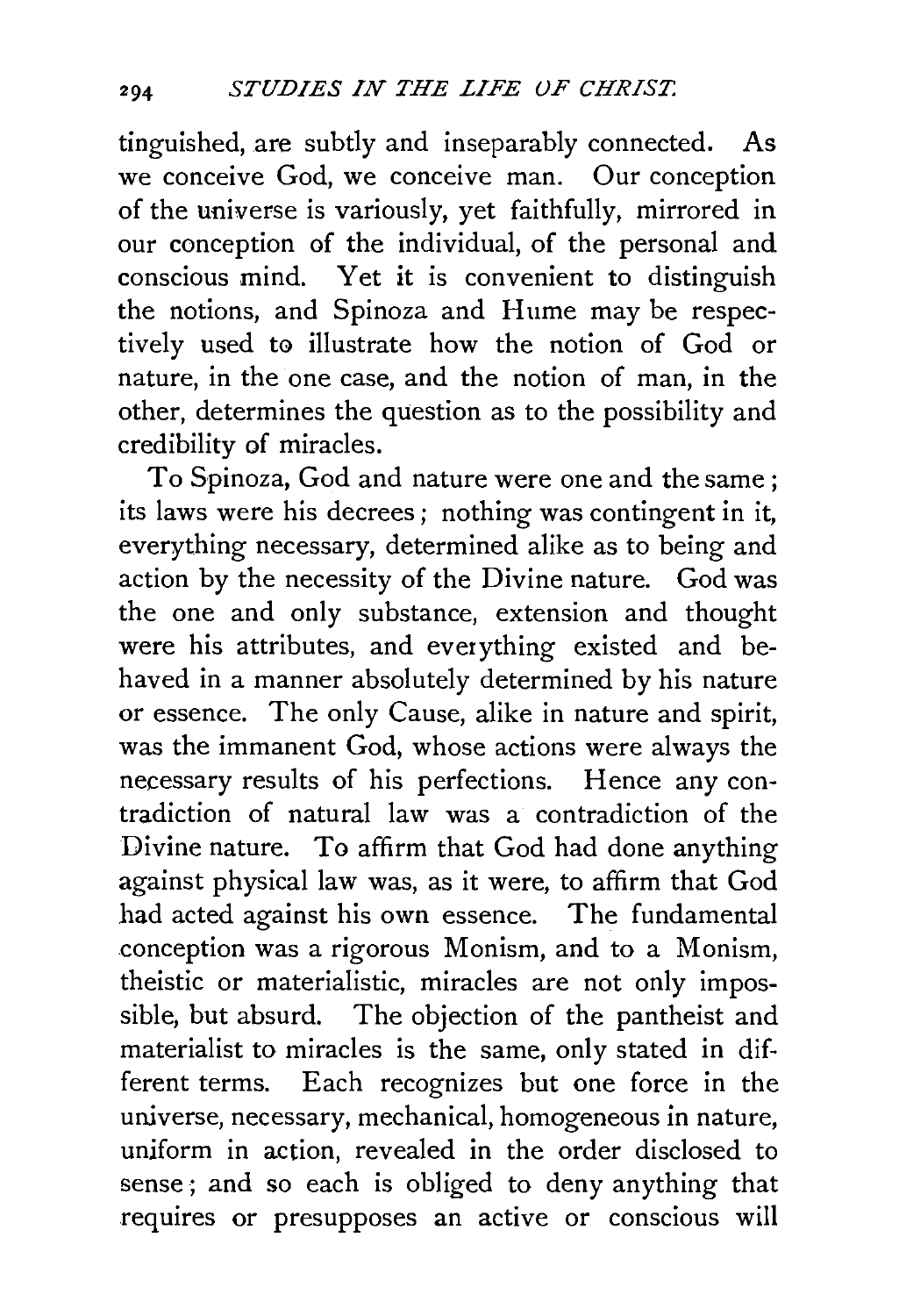above, yet within, the material universe. But if their first principles are denied, their inferences cannot be received as valid. If nature is held to reveal a personal reason and an active will, it is but logical to conclude that the universe will be governed as reason and will alone can govern-in ways that are voluntary and for ends that are rational. These may imply or manifest the miraculous, but our miraculous is  $\overline{God}$ 's natural*i.e.,* is the obedience of the Divine will to the ends or purposes of the Divine reason. What seems to contradict nature as real need not contradict it as ideal, as the arena on which a God works in ways and for reasons worthy of a God. While He remains the supreme object of our faith and thought, it is but the highest reasonableness to interpret through Him the greatest personality in history, the most natural when conceived through God, the most miraculous when conceived through nature.

The distinctive point in Hume's position was the denial of the credibility rather than the possibility of miracles. The point is characteristic, though his reasons were a curious blending of principles he owed to his scepticism with principles derived from the dogmaticism he subtly concealed in its later form. Hume's scepticism, logically developed, did not allow him to pronounce against the possibility of miracles, but required him to pronounce against their credibility. He had resolved man into a series of sensations, a succession, without any rational connection or order, of conscious sensuous states. Knowledge was made up of impressions and ideas, or lively and faint perceived and remembered sensations. Its cause was thus external and unknown ; our knowledge was made for us,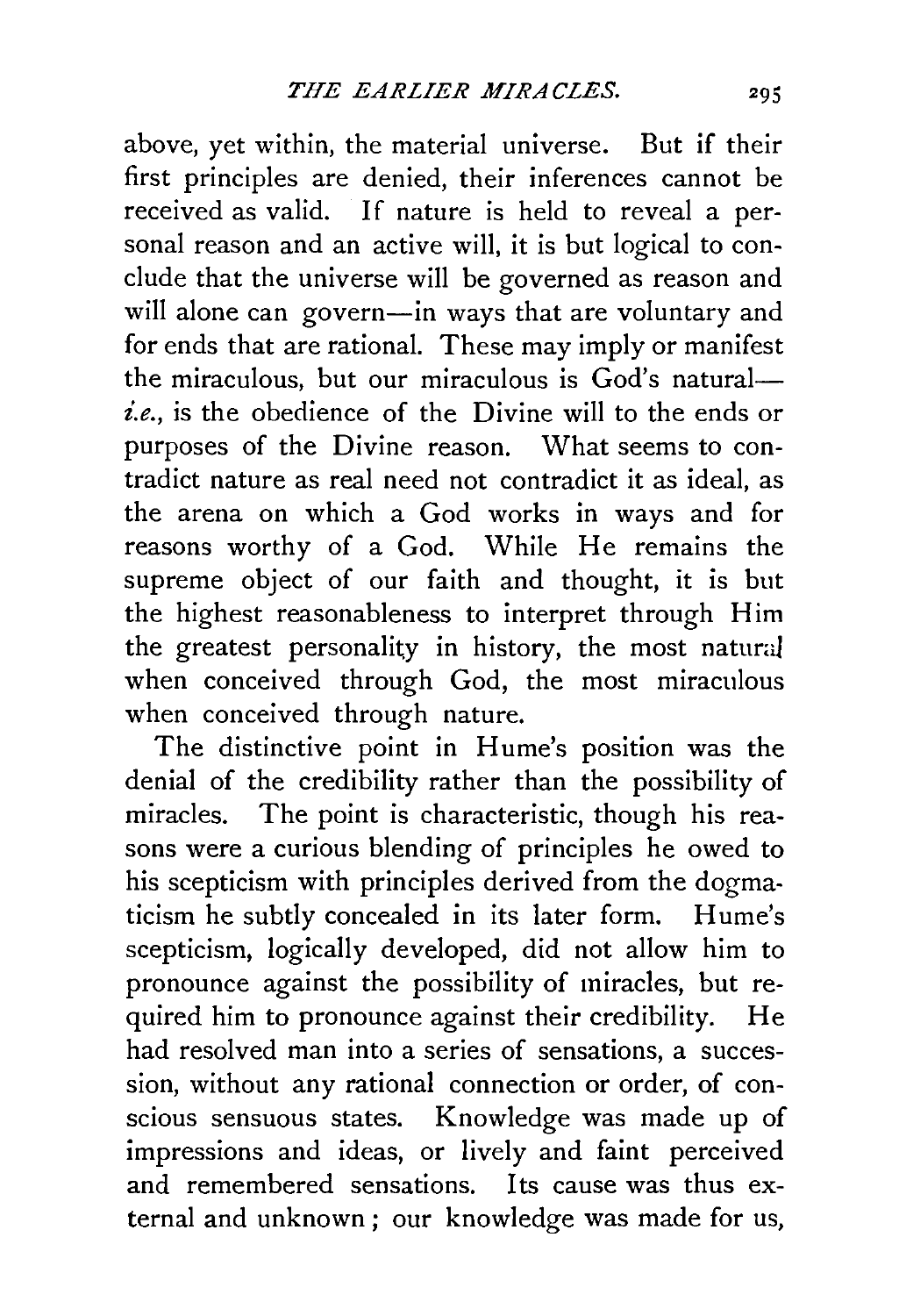not by us-formed by our experience, created by our circumstances or environment. What could not be resolved into a sensation could not be an object of knowledge; what transcended experience belonged, as neither an impression nor an idea, to a region absolutely inaccessible to mind. To such a psychology only one conclusion was possible-the inexperienced was the unknown, the incredible ; and Hume might have pushed it much farther than he did, or rather than he dared to do. His principle was fatal, not simply to the belief in miracles, but to knowledge-was as destructive of science as of religion. If his psychology is denied, his logic is deprived of its premisses. If we refuse to recognize man as a series of impressions and ideas, a succession of actual and remembered sensations, he loses the assumption that can alone lend plausibility and force to his argument. If mind creates experience rather than experience mind, the argument is reversed, the position turned. The only philosophy that can explain knowledge is the philosophy that seeks reason behind and before sensation. Thought is first, not last, is not a product of sensation, pure and simple, but the only power that can translate and transmute it into knowledge. But if so, if without the transcendental elements in knowledge the elements furnished by experience are impossible, Hume's elaborate proof of the incredibility of miracles is but a castle in the air, no more consistent than the structure of our dreams.

We cannot, then, feel the force of logic that starts from premisses we deny. We do not feel that they in any way touch our faith in the Person of Christ. He may be a stupendous miracle, but He is a miracle it became God to work. While God is to us what Jesus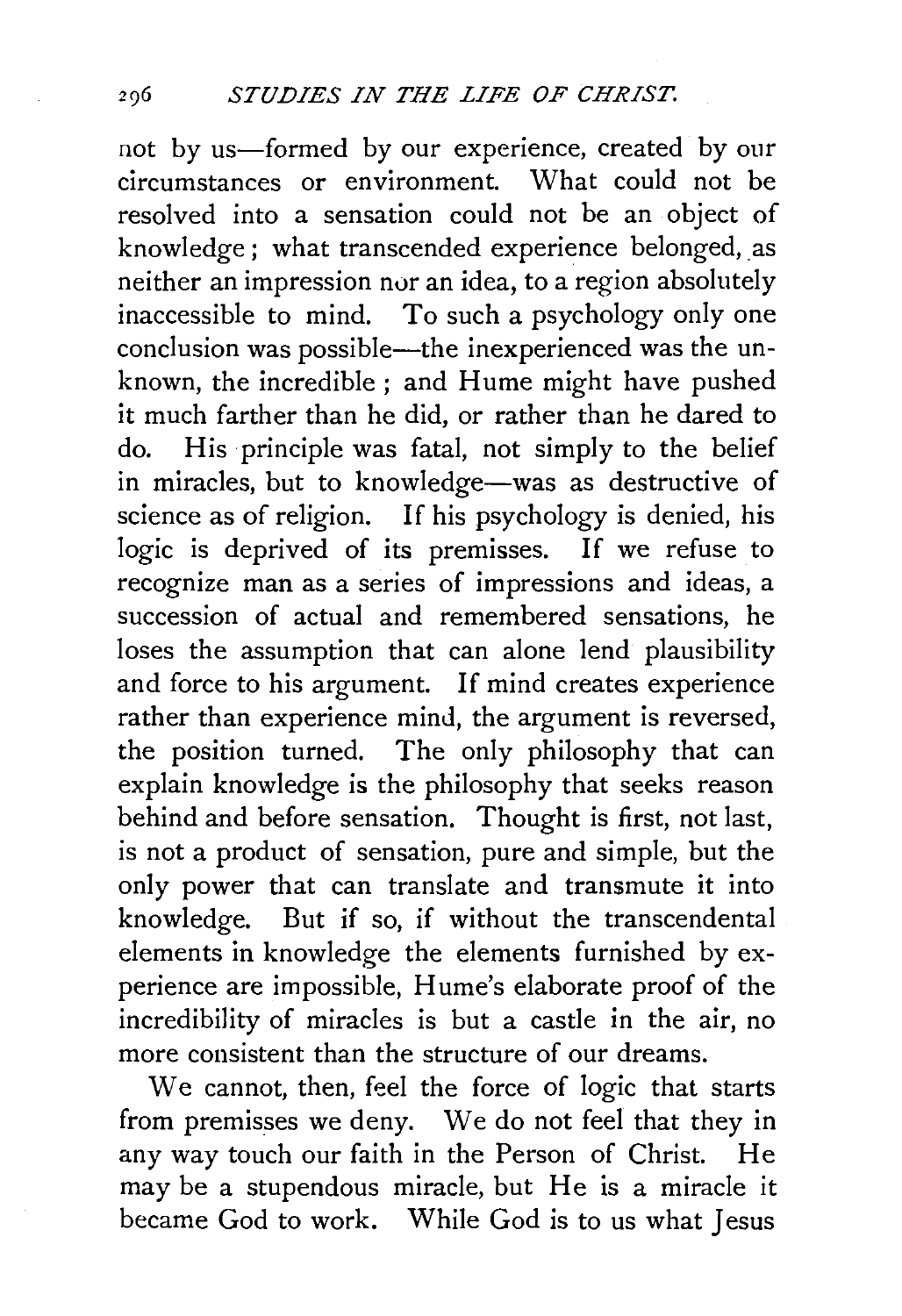represented Him to be, we must always conceive the appearance of Christ as supremely agreeable to his nature.

We come, then, back to our position : the main thing in the matter of the miracles is to discuss and determine their relation to the Person of Christ. The mysterious conscious force we so name was one, but the unity was variously manifested, and always in the most extraordinary forms. His spirit was revealed, or, as it were, incarnated in four forms, speech and conduct, institutions and action. These are organically related to each other and to Him, were rooted in the unity of his thought, expressed in their several manners his mind and aims. They are all alike remarkable in character, in their quality as works of the Spirit. His speech stands alone, constitutes an order by itself. There is no speech that can be compared with it, so simple, so transparent, so pre-eminent in power. His words could hardly have been fewer or mightier, have, indeed, behaved more like creative spirits ceaselessly multiplying themselves than like spoken words. His conduct, too, is unique, is our highest ethical ideal embodied. The religious genius He is confessed to have been is even more manifest in his conduct than in his speech. Love to God is more grandly illustrated by his life than enforced by his words; duty to man He more finely exemplifies than enjoins. Here He is incomparable, our one perfect Son of God and Brother of man. Then, his idea of a Divine society, a kingdom of God, is an idea extraordinary in its sublime and daring originality, and still more extraordinary in its realization. It was an absolutely new thought, a new ideal of the relations of God and man, realized at once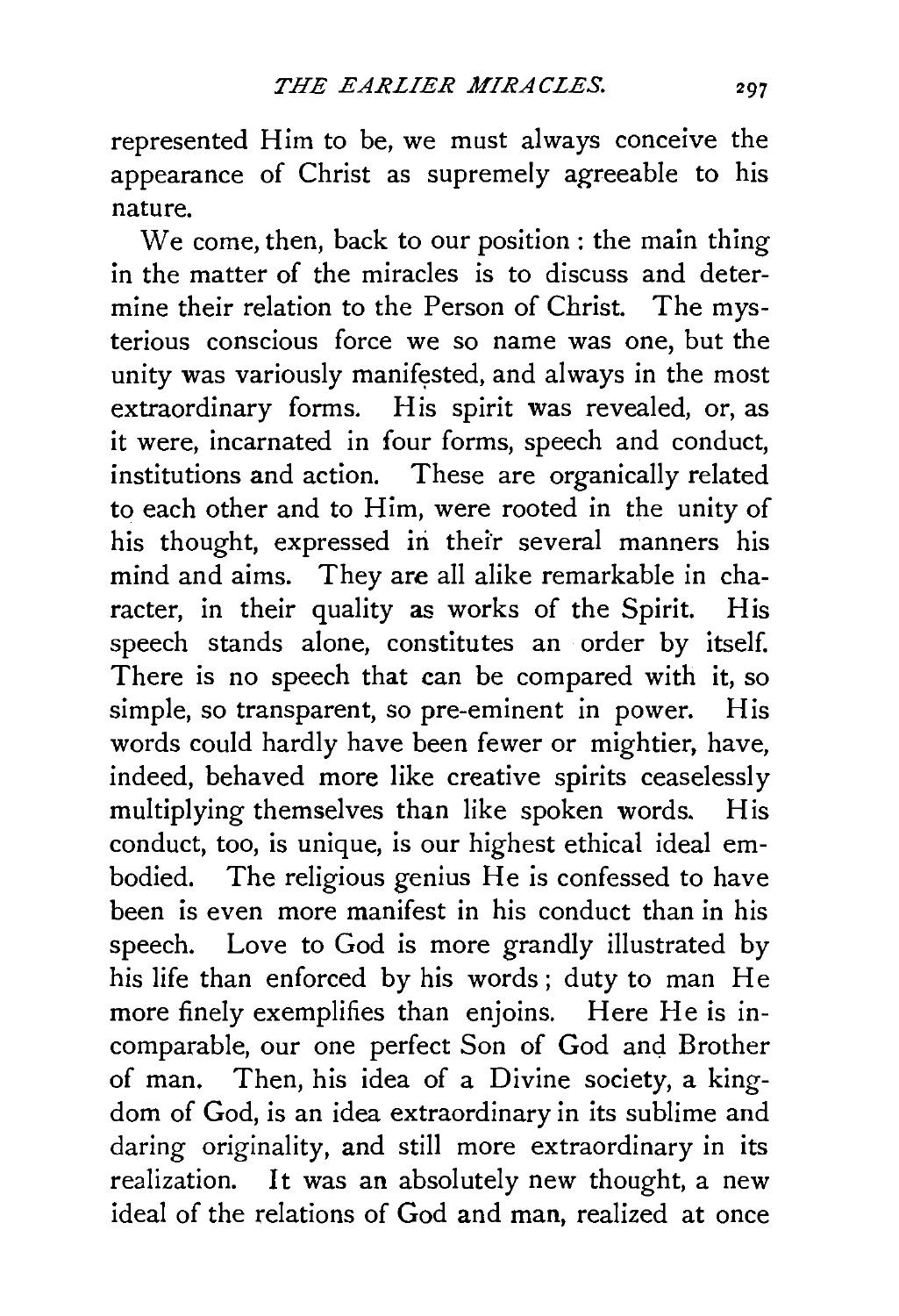in forms that created a new society, yet ever struggling towards realization in forms of greater perfectness. The Creator lives in his creation ; the society of Christ is a permanent incarnation of his Spirit.

Now, the Person manifested in these three formsin his speech, his conduct, and his kingdom—is a unique Person, characterized throughout by the rarest and most exceptional power. Were He as unique in action it would be but natural. The force He embodied could hardly be denied a physical expression. It was no more extraordinary to have miraculous power over nature than to have miraculous power over men. Miracles of sense are no more supernatural than miracles of spirit. To be the moral being He was, to live the life He lived, to die as He died, to achieve in man and society the changes He has achieved, is to have accomplished miracles infinitely· greater in kind and quality than those of multiplying the loaves, walking on the sea, or even raising the dead. To be equal to the greater is certainly to be more than equal to the less. It cannot surprise us that the Creator of the speech, the conduct, and the kingdom of Christ, should also be the Creator of health in the diseased and sight to the blind. It had rather surprised us had one whose position is so pre-eminent in man and history been feeble and commonplace in relation to nature and action.

It is impossible to separate miracles from the historical Christ : they are inextricably interwoven with the evangelical history. The words of Jesus often imply works that were held miraculous ; no theory that allows veracity to the first can deny reality to the second. The older Rationalism, with its forced natu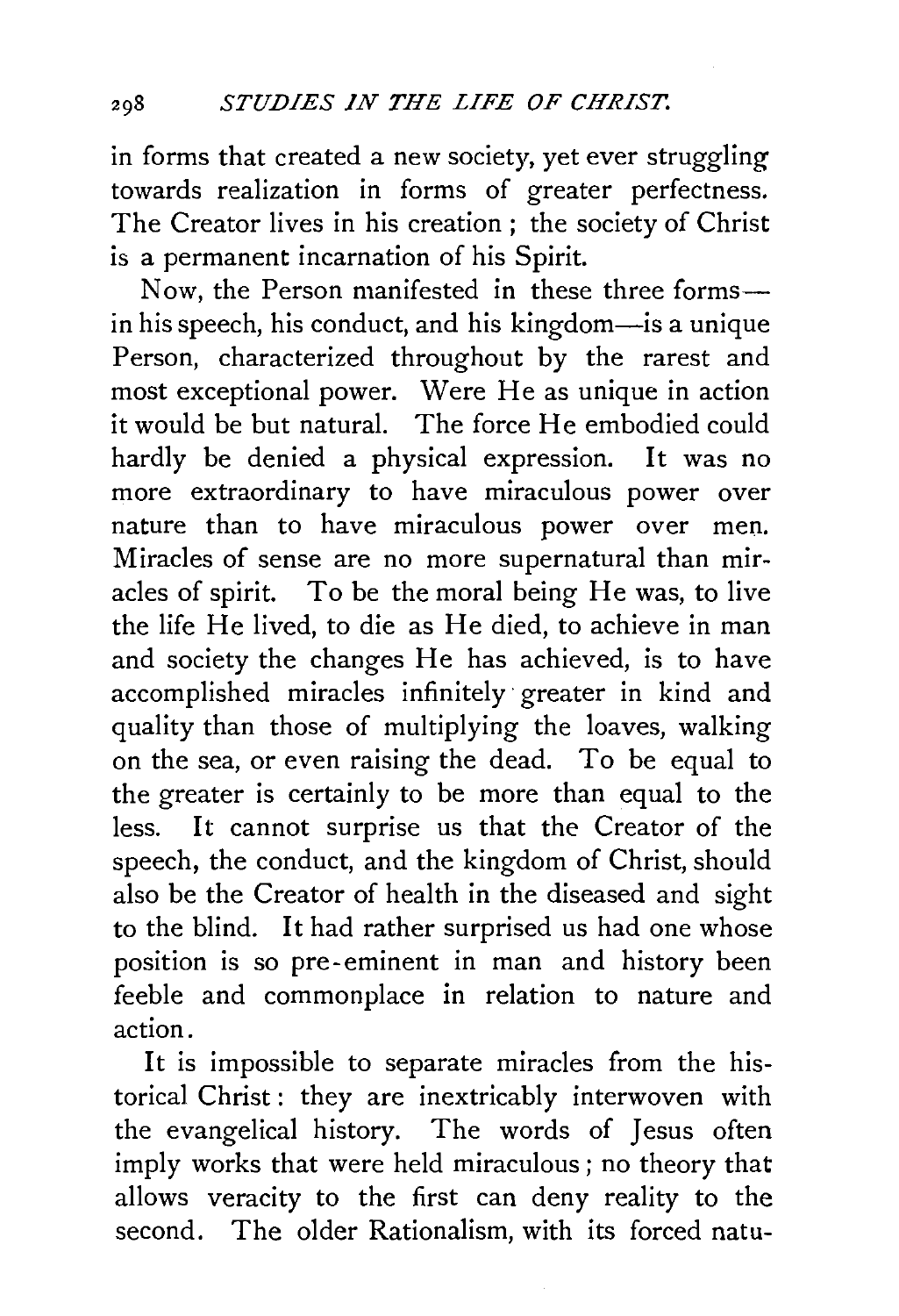ralistic explanations, became incurably absurd, died, indeed, of its exegetical absurdities. The mythical hypothesis was more scientific, but hardly more successful. It failed to explain why no miracles were attributed to John ; why they were attributed to Jesus alone, why so integral parts of his history, so necessary to the picture of his historical appearance. Then, it had a still more radical fault. It made the New Testament miracles echoes or imitations of those recorded in the Old. Jesus was arrayed in the marvels that had been made to surround the prophets. What they had done He had to do, in order that in Him the prophecies and economies of the past might alike be fulfilled. But to this theory it was necessary that the miracles of Christ should exactly repeat and reflect those of the Old Testament; a difference in character and design was failure at a point where to fail was fatal. And here the failure was complete. The miracles of the Old Testament are mainly punitive, but those of Christ mainly remedial. The first express for the most part a retributive spirit, but the second are acts of benevolence. An attempt to persuade Jesus to work a miracle in the manner of the Old Testament evoked nothing but a reproof to the tempters.<sup> $I$ </sup> His miracles express his will, show that He is gracious in word as in work. He is good, and does good. He is the enemy of disease, of pain and misery in all their forms. His speech is illustrated by his action, would be without it without its divinest meanings. Matthew, with wonderful insight, makes Christ's miraculous power express a vicarious and redemptive relation. He healed that He might fulfil the prophecy, " Himself took our infirmi-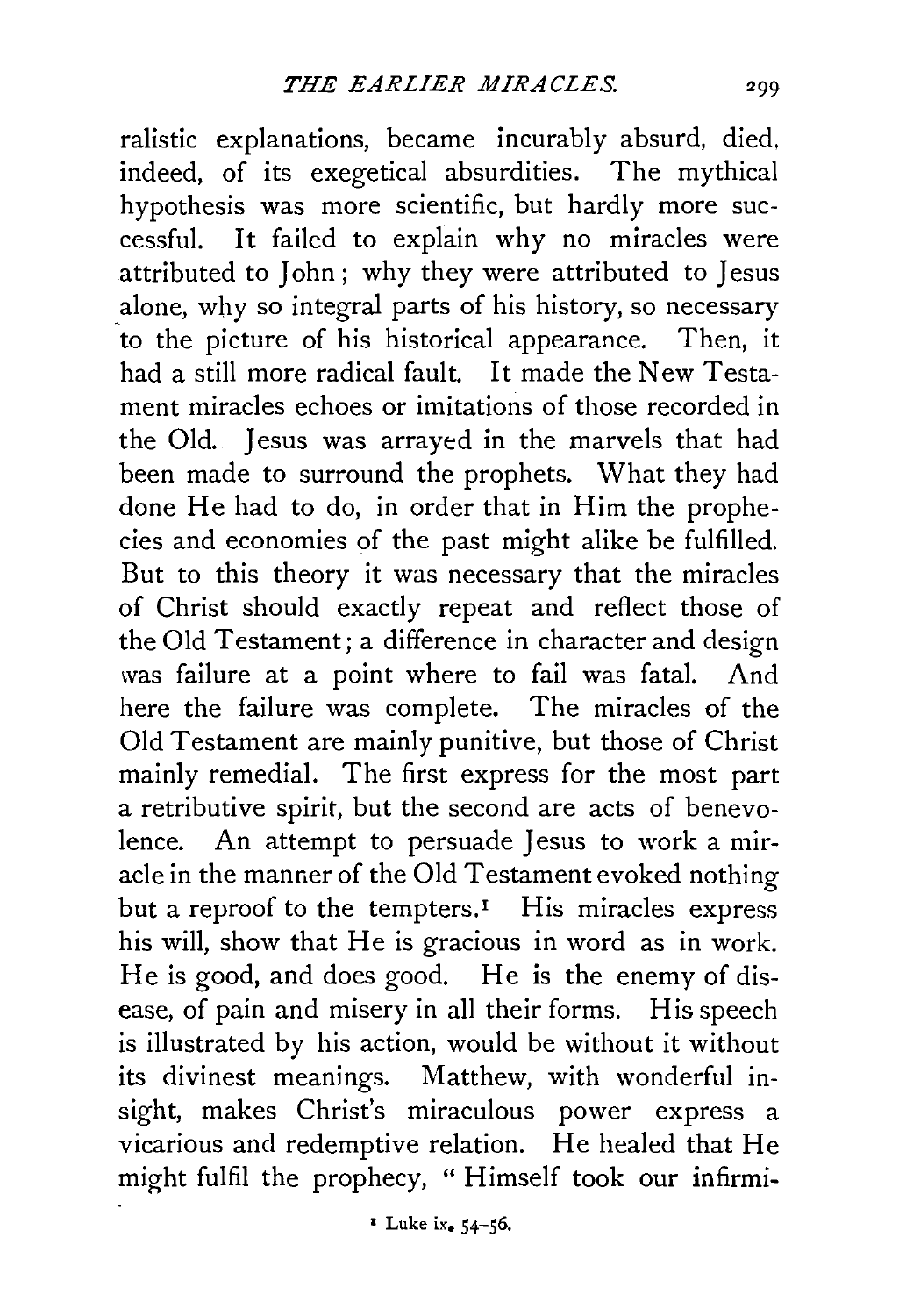ties and bare our sicknesses." 1 He came to redeem from disease as from sin, bore our sufferings that He might cure our sorrows. His action was like the incorporated or articulated will of God ; shewed it in its essential qualities active and exercised in relation to man. And this relation to the Divine Will lies at the root of his power over nature. His will is ethically so one with God's that the ethical becomes almost like physical identity. His Father works, and He works ;2 and his works are his Father's. This connection of absolute obedience to the Divine will with possession of Divine power helps us to estimate at once the ethical and evidential value of Christ's miracles. They are evidences of ethical perfection, of moral completeness. Nowhere does Pharisaic malice seem so malicious as when it attempts to trace his power to the devil, while his vindication of Himself is nowhere more victoriously complete.3 The miracles, admitted by his enemies, are proved to express the will of God, and to reveal the ethical quality of his own spirit.

But this ethical quality is seen in repression as well as in exercise-perhaps even more in the former than in the latter. The miraculous action of Christ is distinguished by what can only be called miraculous moderation. His abstention from the use of his power is even more remarkable than his exercise of it. Supernatural power is a dangerous thing to possess, an awful temptation. Few men could possess it without being depraved by the possession, without at least often using it unwisely. It is a power with which we should hardly be inclined to trust any man, and we should certainly

<sup>&</sup>lt;sup>1</sup> Matt. viii. 16, 17. <sup>2</sup> John v. 17. Matt. xii. 24-30; Mark iii. 22-27.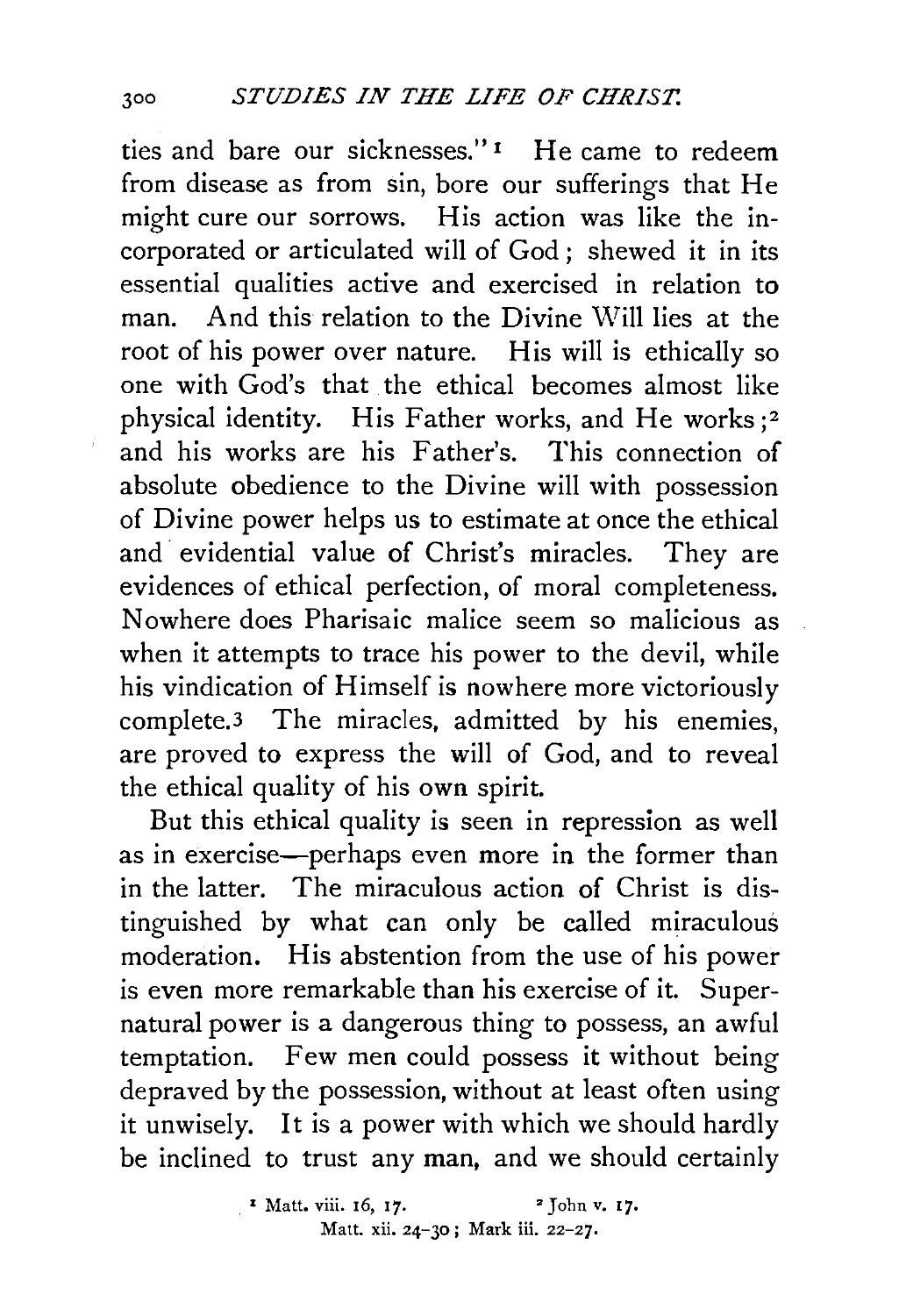regard its owner with the most unsleeping and jealous suspicion. But the extraordinary fact stands; the people believed Christ to possess it, and yet trusted Him, and He justified their trust. He was never untimely, extravagant, or ungracious in the exercise of his supernatural gifts. They were never used on his own behalf. He had power above nature, but He lived under the laws and within the limits she sets for all her sons. He was often hungry and athirst, but He never fed Himself as He fed the multitudes on the hillside, or refreshed Himself as He refreshed the wedding guests at Cana in Galilee. He suffered, knew heart-break, pain, and death; but He never asked any sovereign might to lighten his sorrows, heal his wounds, or roll back the ebbing tide of life. Then, too, his power is never exercised for defensive or hostile purposes. His enemies acknowledge his miracles, yet do splendid though unconscious homage to his goodness by attributing them to the presence or help of infernal agencies, so confessing that He had a power more than human, but not the will to use it devilishly. His prayer on the cross explains and illustrates his conduct. What He asked his Father to do He was always doing -exercising mercy, forgiving men who did not know the sinfulness of their doings. He was thus, in what He abstained from doing, a witness to the Divine grace He incarnated, restraining anger and leaving evil men unharmed to life and time and possible penitence. And this repression becomes, in one aspect of it, sublimest self-abnegation, divinest sacrifice. A being so gifted with supernatural power did not need to suffer, to die, as Jesus did. His sufferings and death were voluntary, results of his own choice. As He willed to heal men,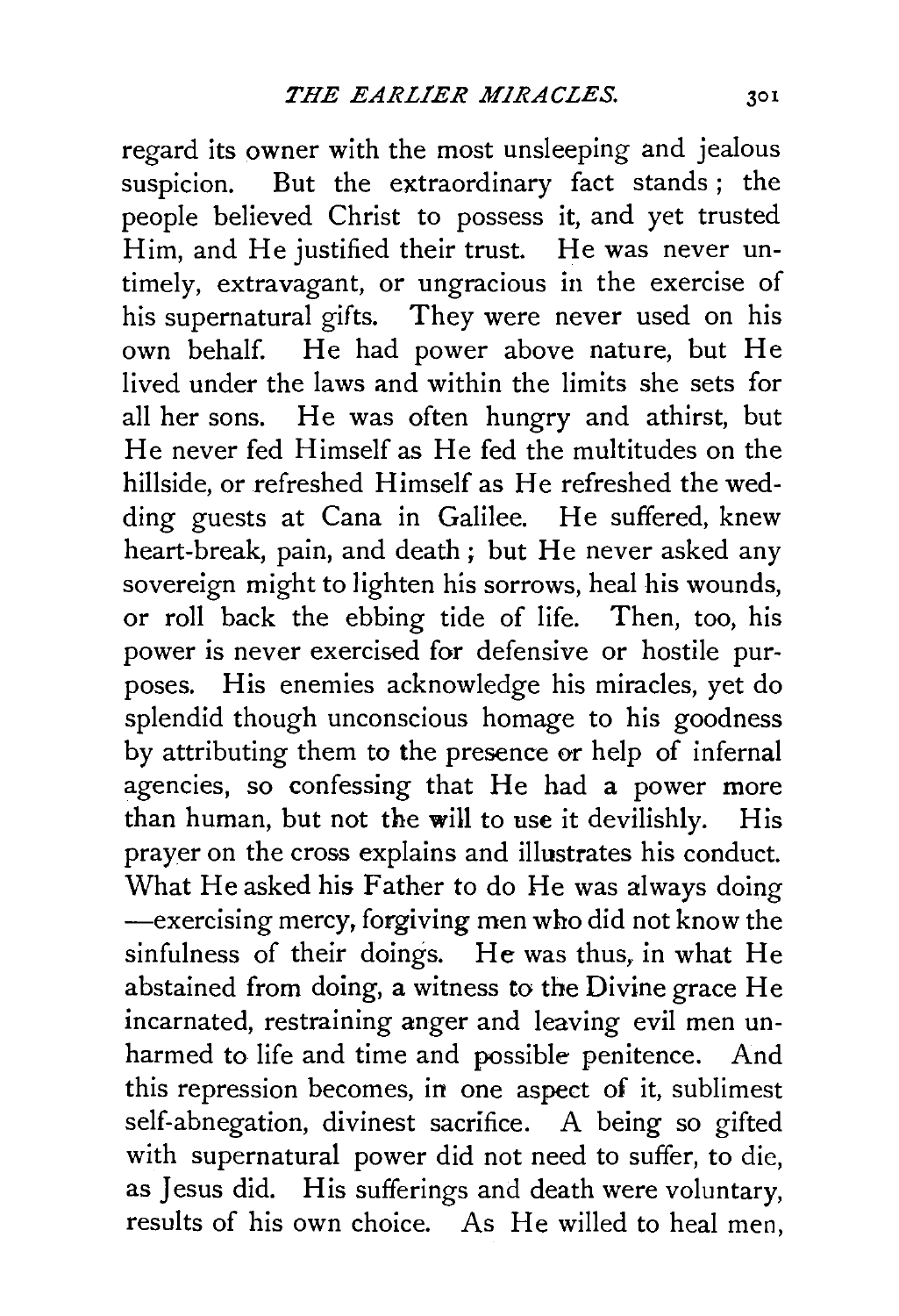He willed to die for man. The motives that induced Him to work miracles moved Him to die. He exercised his power that He might save from suffering; He withheld it that He might save from sin. And so to his disciples his final and crowning miracle was his acceptance of the cross, his submission to death. The act of repression was the exercise of the highest power, the power to lay down his life, to give himself a ransom for many. Here men have found the wonder of the ages—" God commending his love to us, in that, while we were yet sinners, Christ died for us."

But the miracles stand in as intimate and indissoluble relations to the teaching and aims as to the character, or, as it were, historical ideal of the Christ. His words and works are as branches springing from the same root, twin bodies inspired by one spirit. Especially in the Galilean period-which is, too, preeminently the period of miracles- when He could order his life as He willed, when his path was not watched by the jealous hate of Pharisee and Sadducee, when the homes of the people were the scenes of his daily ministry, a fine harmony reigned between his speech and his actions, the first creating the light that cheered the spirit, the second creating the health that renewed the body. He conceived health to be as necessary to happiness as knowledge, and so He loved as well to make the diseased whole as to make the ignorant enlightened. The motives that moved Him to speak moved Him also to action, compassion in each case ruled his will.<sup> $I$ </sup> The men that most profoundly touched his sympathies were the publicans and sinners on the one side, and the diseased and pos-

• Matt. ix. 35, 36; Mark i. 39-41.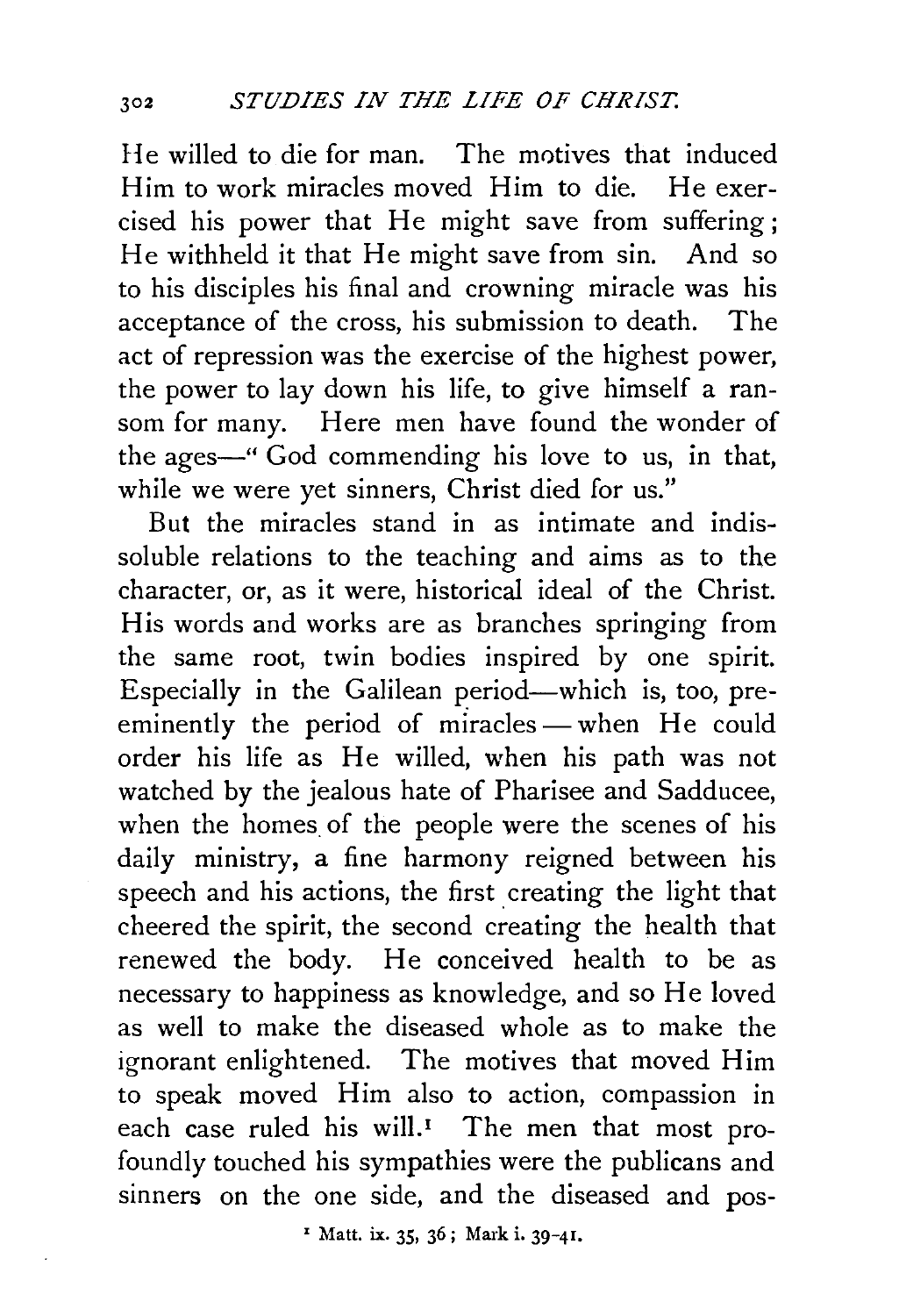sessed on the other;<sup>1</sup> and as their sorrows drew Him to them his gracious and quickening sympathy drew them to Him. He had come to be the physician of the sick, to seek and save the lost. It had been said that the days of the Messiah were to be days of health as of happiness,<sup>2</sup> and He fulfilled the prophecy. The prophetic words He used to declate and define his mission 3 find an instructive echo in the words He used to describe his works, the signs which were to enable the Baptist to judge as to his character and claims.4 In relieving suffering He was overcoming sin. His acts of healing were victories over the devil. By them He confirmed faith,<sup>5</sup> cast out Satan,<sup>6</sup> conquered evil, created peace, by creating one of its most essential conditions. His acts, like his words, contradicted tradition. He would not be silent to please the scribes or the schools, and He would not be prevented by an inflexible and inhuman law from lightening human sorrow. As He taught that the Sabbath was made for man, He healed on the Sabbath.7 As He taught that humanity was greater than Judaism, that to be a man was to be a neighbour, owing the neighbourly duties of help and consolation, to all men, He carried restoration and comfort to the alien as to the Jew.<sup>8</sup> If we interpret his works through his words, we can see how beautifully significant and ideal they were, the symbols of the Messiah and his age coming with hopeful and happy health to sick and wasted humanity.

These scattered and fragmentary paragraphs have not even pierced the surface of a great subject, but they

| <sup>1</sup> Matt. ix. 10-13; Mark i. 32-34; ii. 17. |                                                                 | <sup>2</sup> Isaiah lviii. 8.                |
|------------------------------------------------------|-----------------------------------------------------------------|----------------------------------------------|
| $3$ Luke iv. $17-19$ .                               | $4$ Matt. ix. $4-6$ .                                           | $5$ Ibid. ix. 2, 29.                         |
| $6$ Ibid. xii. 22-29.                                |                                                                 | 7 Ibid. xii. 10-13; Mark ii. 27; John v. 16. |
|                                                      | 8 Matt. viii. 5-13; Mark vii. 24-30; Luke vii. 2-10; x. 36, 37. |                                              |